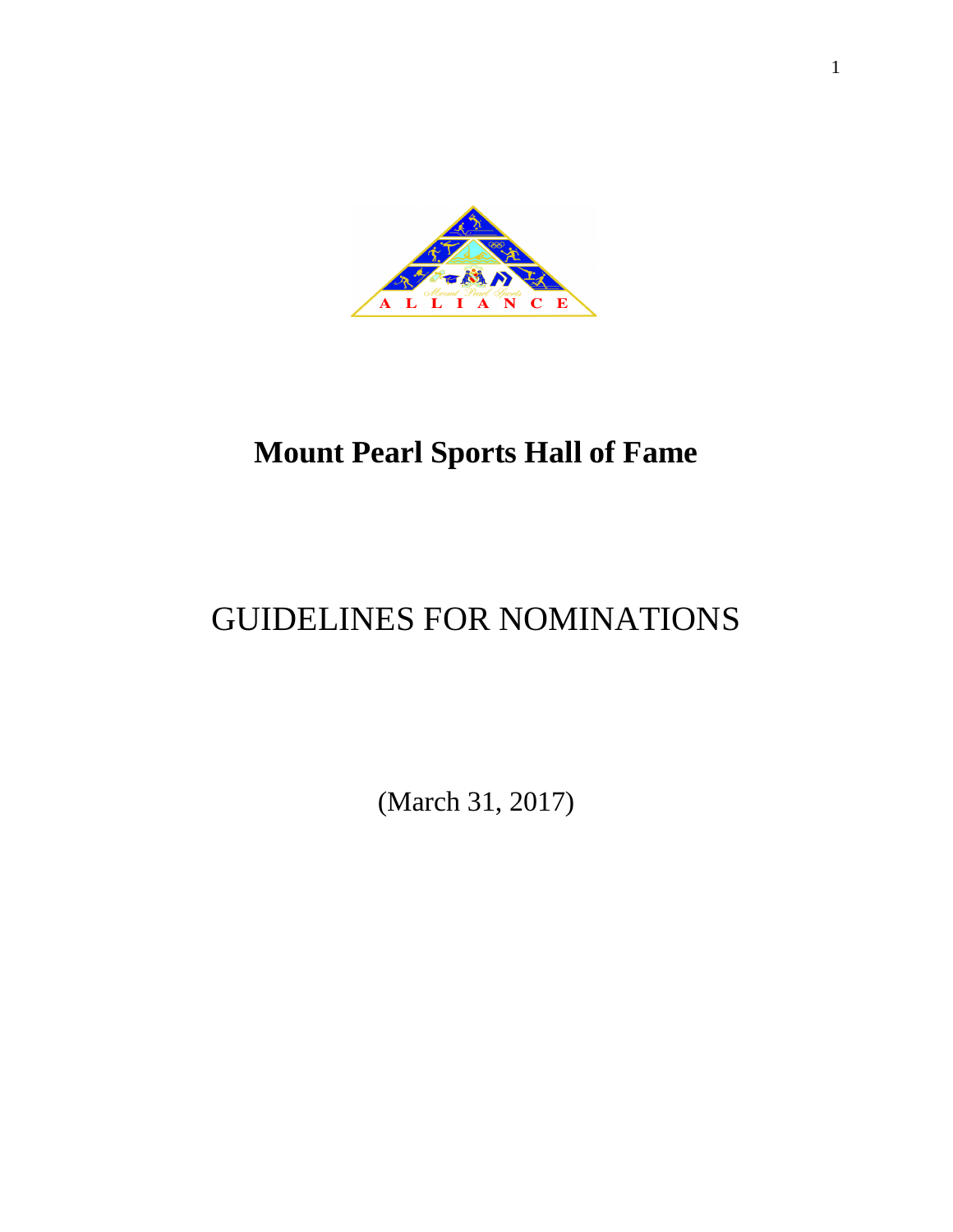## **MINIMUM** REQUIREMENTS FOR SELECTION INTO MOUNT PEARL SPORTS HALL OF FAME (revised and approved 2009)

- 01. There shall be three individual categories: athlete; builder; athlete builder
- 02. There is also a team category Team Honour Roll
- 03. Candidate must be at least thirty-five years of age.
- 04. Candidate must have had significant achievement as an athlete in a Mount Pearl sport, or in a sport with no team in Mount Pearl; or have made a significant contribution to sports in Mount Pearl. This achievement or contribution shall be for a period of at least five years.
- 05. A candidate must have lived in Mount Pearl for at least five years or participated in a sport in Mount Pearl for five years.
- 06. Candidate must have amateur status at the time of selection, and/or be retired from highest level of competition – for at least three years.

#### Some Other Procedures

- 01. Candidate may be nominated by a sports group or by an individual.
- 02. A nominated candidate who is not selected in a particular year will remain in a "pool" for five years without needing to be nominated again; after five years it is necessary to be re-nominated.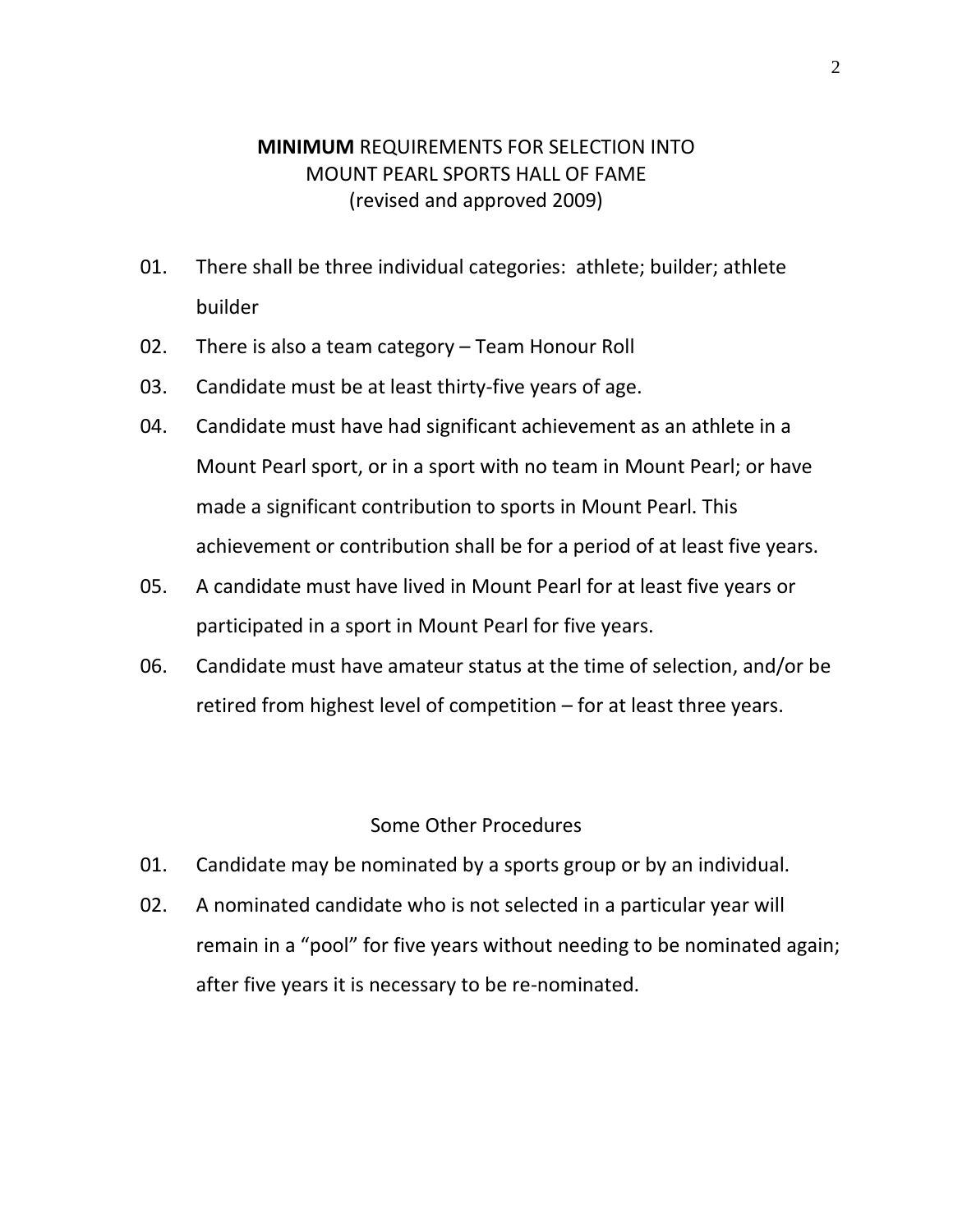### **IMPORTANT SELECTION CRITERIA**

#### **BUILDER**

There are a number of key criteria used in the selection of a Builder for the Sports Hall of Fame. While there is a significant judgment factor, the committee attempts to, where possible, assess nominations on the basis of the hard facts submitted by the nominator. A brief outline of each major criterion follows:

#### **Nominators should consider these points when preparing the nomination.**

#### **ADVANCEMENT & DEVELOPMENT**

- Was the Builder responsible for initiating the sport from the very beginning? To what degree?
- Would this sport have survived without this Builder's contribution? How so?
- Did this individual really carry the sport through its developing years?
- Did the Builder have a reputation amongst peers, public and media as being the "prime mover" for the sport. Examples?

#### **SIGNIFICANCE & SCOPE OF SPORT**

- Is the sport in question a major sport at provincial and national levels in terms of competitions and competitors?
- Is the sport a well-established sport or relatively new?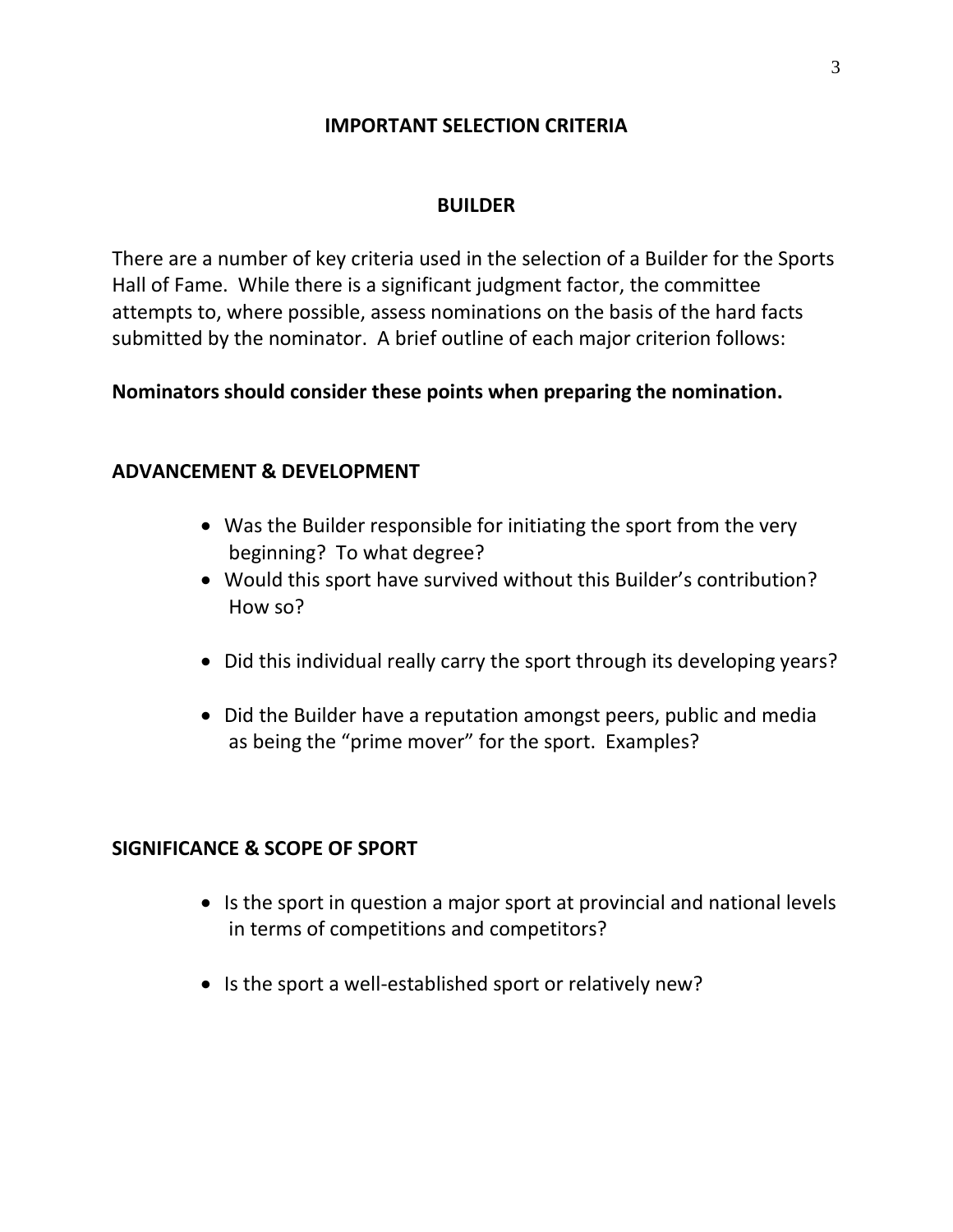#### **LEVEL OF INVOLVEMENT**

- Did the Builder play a leadership role? e.g. President.
- Was the leadership role at local, provincial or national level? Be specific?

#### **DURATION OF INVOLVEMENT**

- How many years did the Builder participate in a leadership role?
- List the Builder's years of involvement in one or more sports.

#### **BREADTH OF INVOLVEMENT**

- How many sports for this Builder?
- If more than one sport, outline level of involvement for each sport.
- List the sports, the years involved, and office or position held by Builder.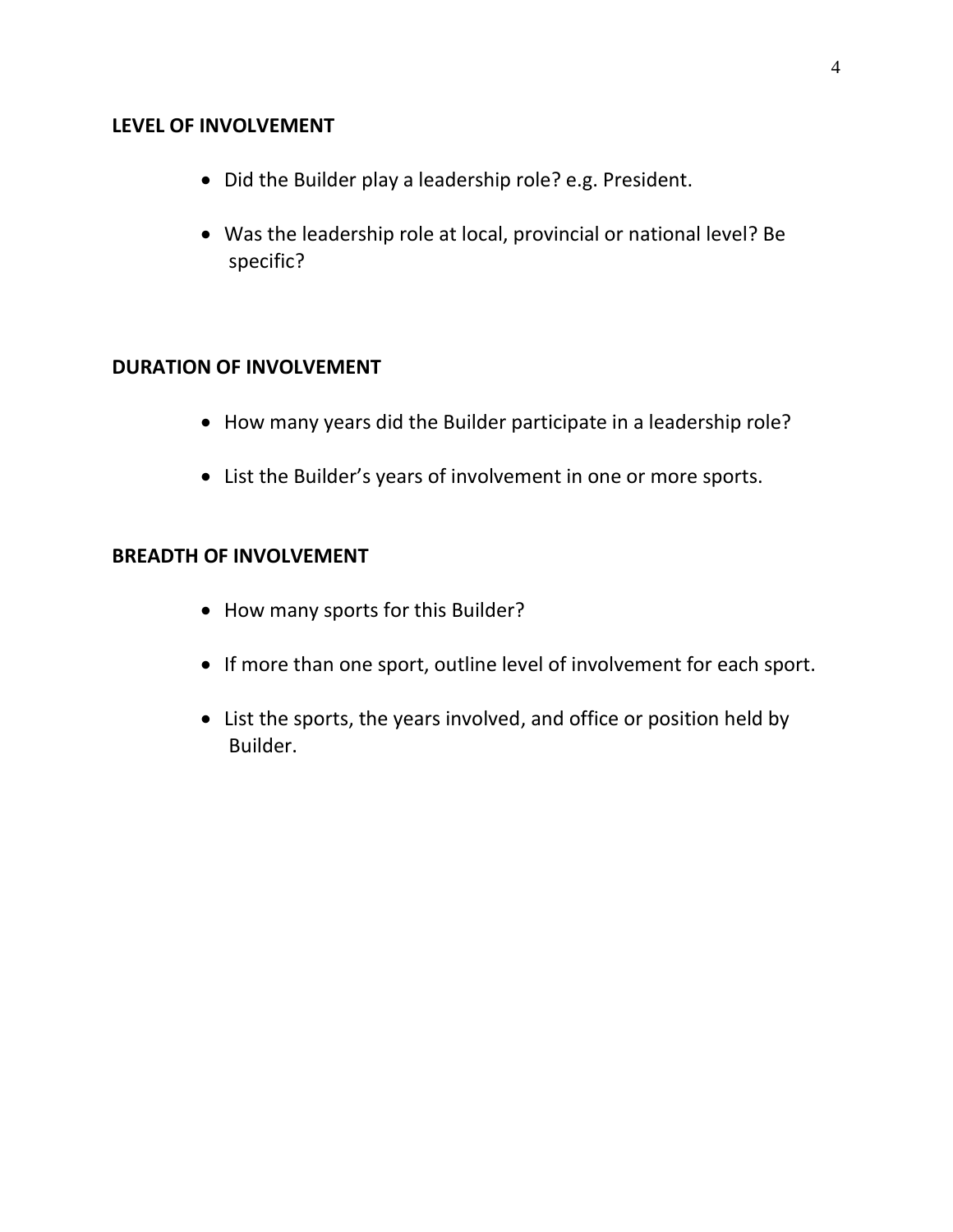### **IMPORTANT SELECTION CRITERIA**

#### **ATHLETE**

There are a number of key criteria used in the selection of an Athlete for the Sports Hall of Fame. While there is a significant judgment factor, the committee attempts to, where possible, assess nominations on the basis of the hard facts submitted by the nominator. A brief outline of each major criterion follows:

**Nominators should consider these points when preparing the nomination.** 

#### **ABILITY LEVEL**

• Was the Athlete superior in terms of ability in the sport(s) – indicate awards, all-star selections, peer and media recognition, etc.

#### **COMPETITIVE LEVEL**

• Outline the Athlete's level of competition, i.e., local, provincial and national. Give specifics.

#### **DURATION OF DISTINCTION**

- How long was the Athlete involved in the sport(s) (e.g., 1 year, 5 years, 20 years)
- Was this involvement at a highly competitive level for the full duration of time? Provide details by year of involvement, and by sport (if more than one sport).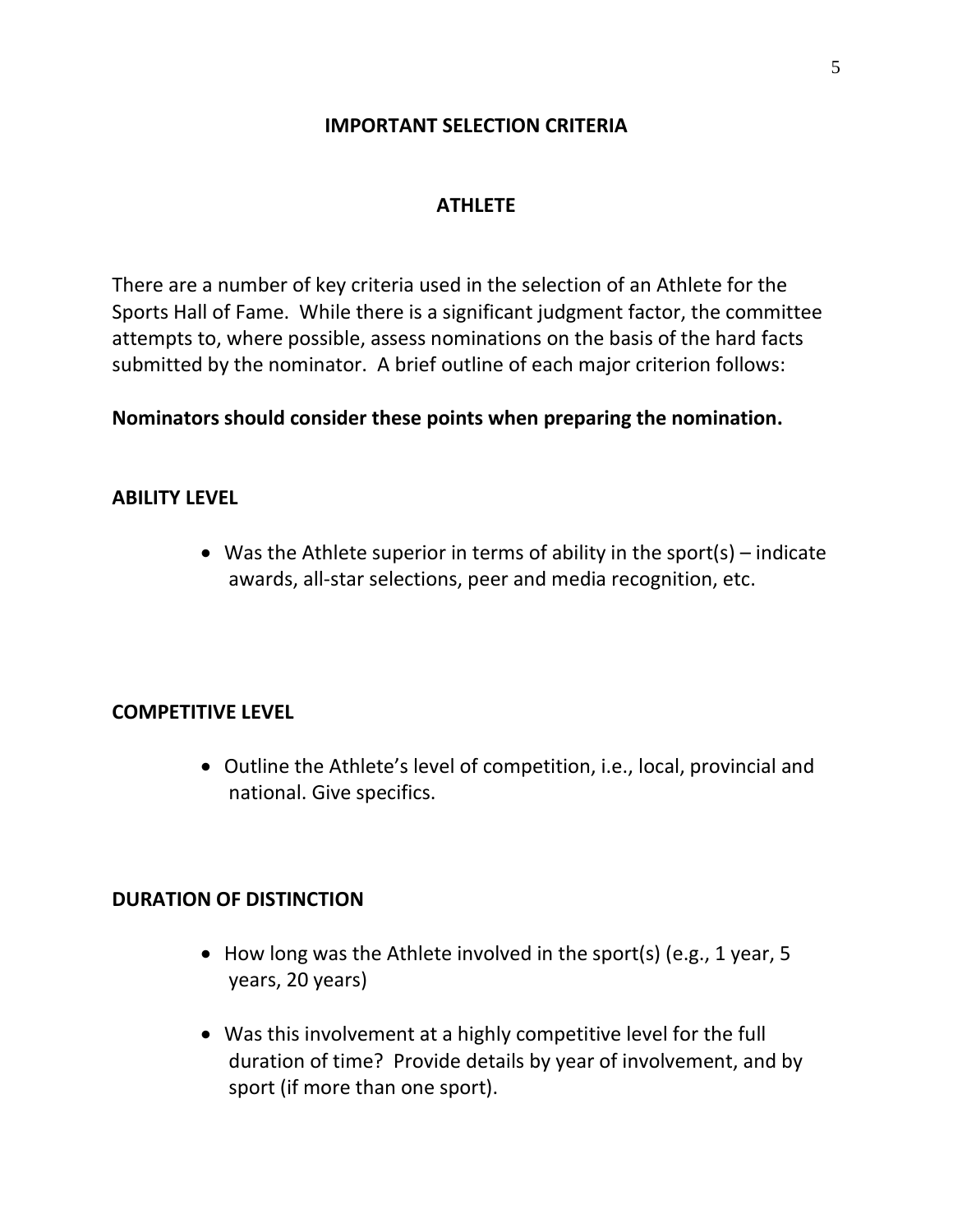#### **SCOPE OF INVOLVEMENT**

- Did the Athlete participate in more than one sport?
- List sports and years involved and extent of involvement.

## **CHARACTER AND SPORTSMANSHIP**

- Did the Athlete frequently display a superior brand of leadership? E.g., awards, team captain, etc. List specifics.
- Was the Athlete recognized for his/her leadership? (MVP awards, etc). List recognitions and years.
- Was the Athlete chosen as a Leader/Captain of team?
- Did the Athlete have a reputation for fair play and sportsmanship? (or otherwise). List specifics (Sportsmanship awards, etc).